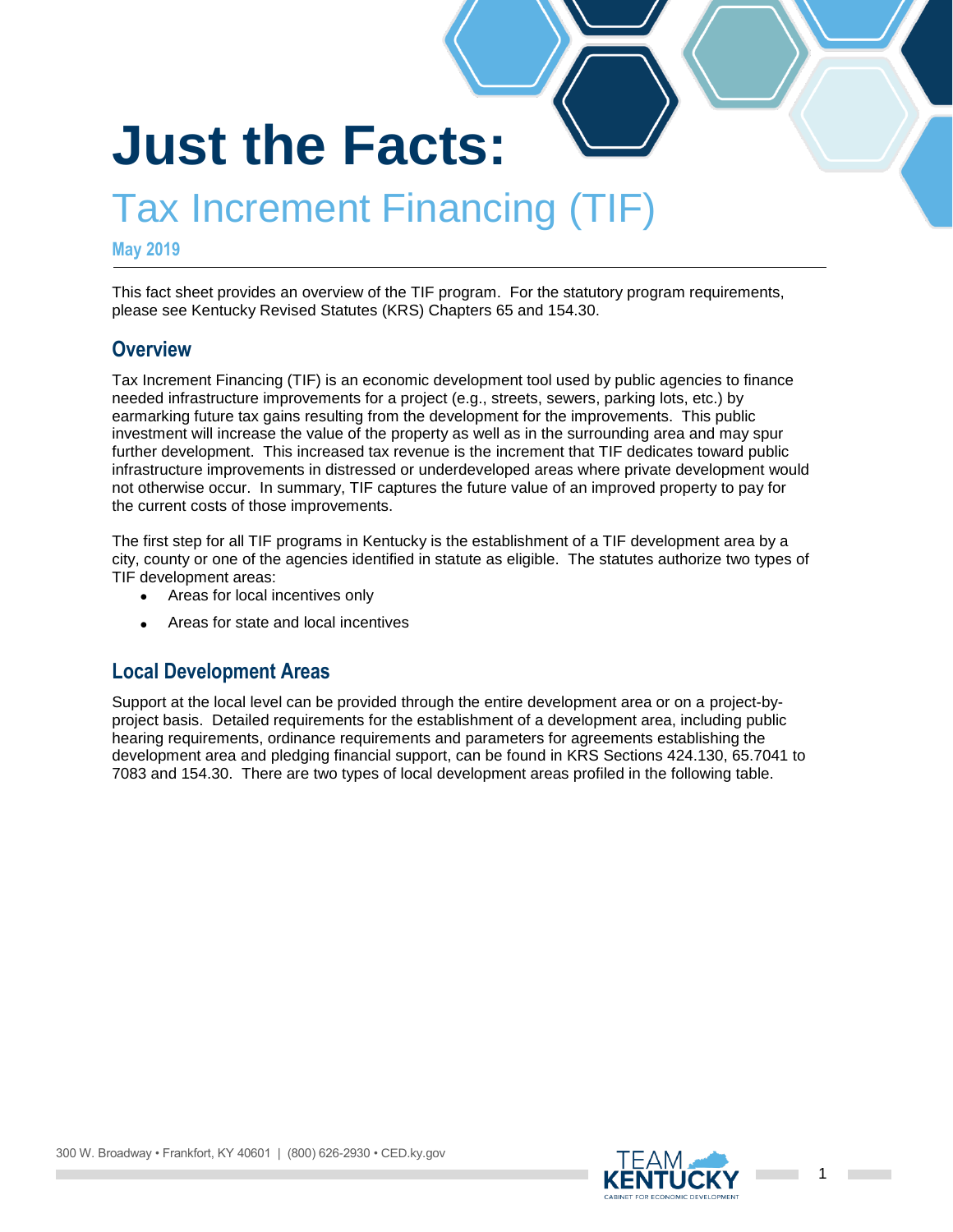#### **Local Development Areas Established by local government or eligible agency**

| <b>Type of</b><br><b>Development</b><br><b>Area</b>                      | <b>Taxes</b><br><b>Available for</b><br><b>Increment</b>                                     | <b>Maximum</b><br><b>Term</b> | <b>Required Conditions</b>                                                                                                                                                                                                                                                                                                                                                                                                                                                                                                                                                                                                                                                                                                                                                                                                                                                                                                                                                                                                                                                                                                                                                                                                                                                                                                                                                  |
|--------------------------------------------------------------------------|----------------------------------------------------------------------------------------------|-------------------------------|-----------------------------------------------------------------------------------------------------------------------------------------------------------------------------------------------------------------------------------------------------------------------------------------------------------------------------------------------------------------------------------------------------------------------------------------------------------------------------------------------------------------------------------------------------------------------------------------------------------------------------------------------------------------------------------------------------------------------------------------------------------------------------------------------------------------------------------------------------------------------------------------------------------------------------------------------------------------------------------------------------------------------------------------------------------------------------------------------------------------------------------------------------------------------------------------------------------------------------------------------------------------------------------------------------------------------------------------------------------------------------|
| <b>Local Only</b><br><b>Development</b><br><b>Areas</b><br>(KRS 65.7047) | Up to 100% of<br>incremental<br>property taxes<br>& occupational<br>license taxes<br>or fees | 20 years                      | Land must be previously undeveloped tract of land<br>$\bullet$<br>Maximum size cannot exceed 1,000 acres in any 12-month period in any<br>$\bullet$<br>county<br>Total amount of property within a city or county that may be in a TIF<br>$\bullet$<br>development area cannot exceed 20% of the total assessed value of<br>taxable real property within the jurisdiction(s)                                                                                                                                                                                                                                                                                                                                                                                                                                                                                                                                                                                                                                                                                                                                                                                                                                                                                                                                                                                                |
| <b>Blighted Urban</b><br><b>Redevelopment</b><br>Areas*<br>(KRS 65.7049) | Up to 100% of<br>incremental<br>property taxes<br>& occupational<br>license taxes<br>or fees | 30 years                      | The area shall be contiguous and the maximum size cannot exceed three<br>$\bullet$<br>square miles<br>Total amount of property within a city or county that may be in a TIF<br>$\bullet$<br>development area cannot exceed 20% of the total assessed value of<br>taxable real property within the jurisdiction(s)<br>Governing body of the city or county shall determine the development area<br>$\bullet$<br>must meet one of the following conditions:<br>Must meet two of the seven blight/deterioration conditions outlined<br>>><br>below<br>Must be a Mixed-Use Development (see State TIF program) with<br>$\rangle$<br>one of the following conditions:<br>Located in a university research park<br>$\rangle$<br>Located within three miles of a military base that houses,<br>$\rangle$<br>deploys or employs at least 25,000 military personnel, their<br>families, military retirees or civilian employees<br>Includes either or both significant public storm water and<br>$\rangle$<br>sanitary sewer facilities designed to comply with a<br>community-wide court decree mandating corrective action by<br>the local government or agency thereof<br>Includes a tract of previously undeveloped land, owned by a<br>$\rangle$<br>liberal arts educational institution within four years prior to<br>April 10, 2017, and the undeveloped land is bound on one |
|                                                                          |                                                                                              |                               | side by a four lane US Highway. No more than 50% of the<br>previously undeveloped land shall be used for qualified<br>mixed uses<br>Must include a 5,000 seat arena as part of the proposed<br>$\rangle$<br>development if the development is on previously undeveloped land                                                                                                                                                                                                                                                                                                                                                                                                                                                                                                                                                                                                                                                                                                                                                                                                                                                                                                                                                                                                                                                                                                |

*\* May be eligible for state participation if certain requirements are met.*

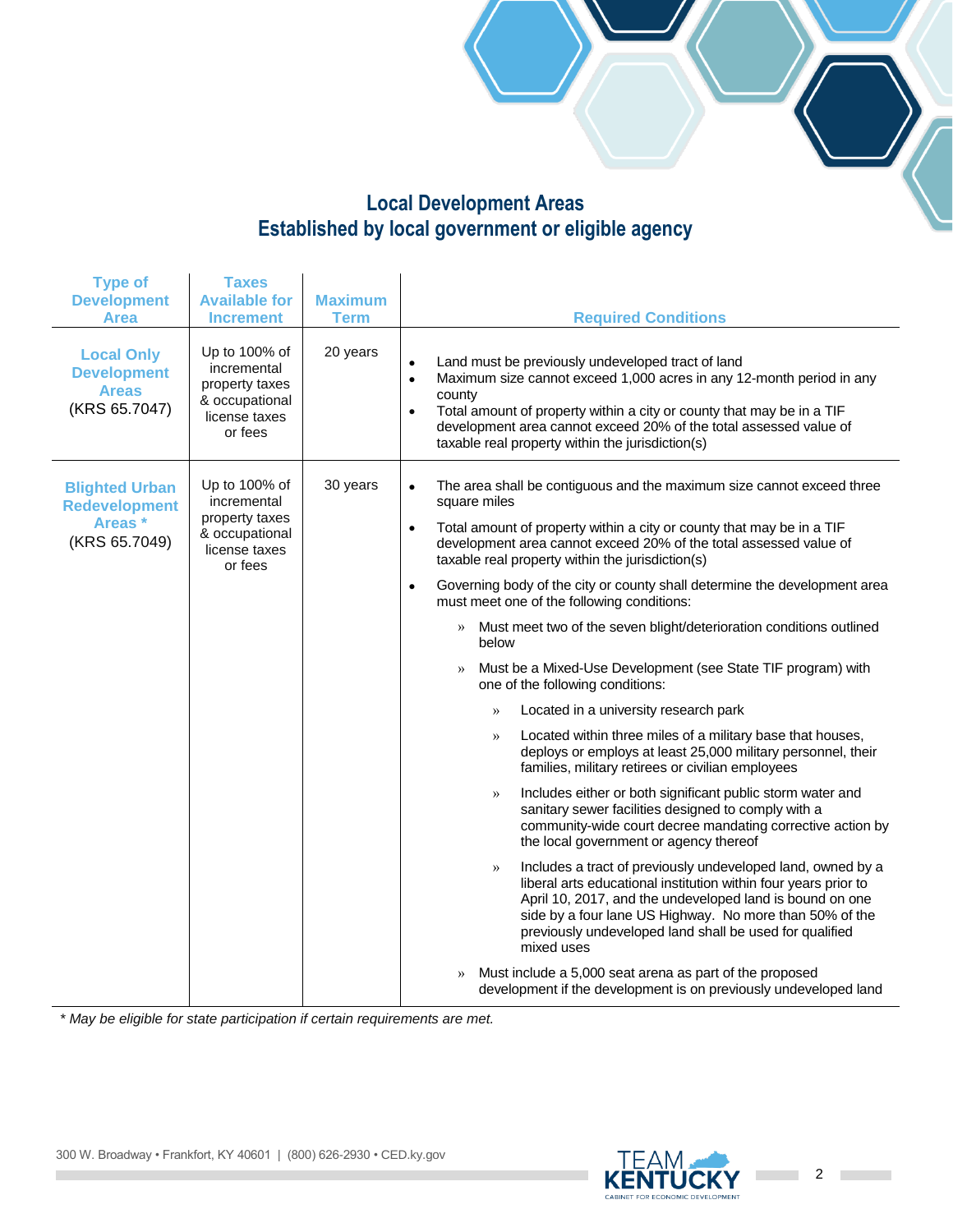The following is a list of blight/deterioration conditions:

- Substantial loss of residential, commercial or industrial activity or use;
- Forty percent (40%) or more of the households are low-income households;
- More than fifty percent (50%) of residential, commercial or industrial structures and deteriorating or deteriorated;
- Substantial abandonment of residential, commercial or industrial structures;
- Substantial presence of environmentally contaminated land;
- Inadequate public improvements or substantial deterioration in public infrastructure; or
- Any combination of factors that substantially impairs or arrests the growth and economic development of the city or county; impedes the provision of adequate housing; impedes the development of commercial or industrial property; or adversely affects public health, safety or general welfare due to the development area's present condition and use.

A local development area with condition of blight may be eligible for both state and local participation. If wage assessments are identified to be used as part of the TIF, the city or county must report the pledge of those assessments to the Kentucky Economic Development Finance Authority along with a report that identifies the boundary description, commencement date, activation date and termination date.

#### **State Participation Programs**

Local revenues pledged to support the project must be of a sufficient amount to warrant state participation. There are three state participation programs available, each of which has its own distinct requirements for eligibility:

- Real Property Ad Valorem Tax Revenues
- Signature Projects
- Mixed-Use Redevelopment in Blighted Urban Areas

All projects established (receiving final approval) after July 14, 2018, must meet the minimum capital investment by the activation date. In addition, the base year will be as of December 31 of the year of preliminary approval.

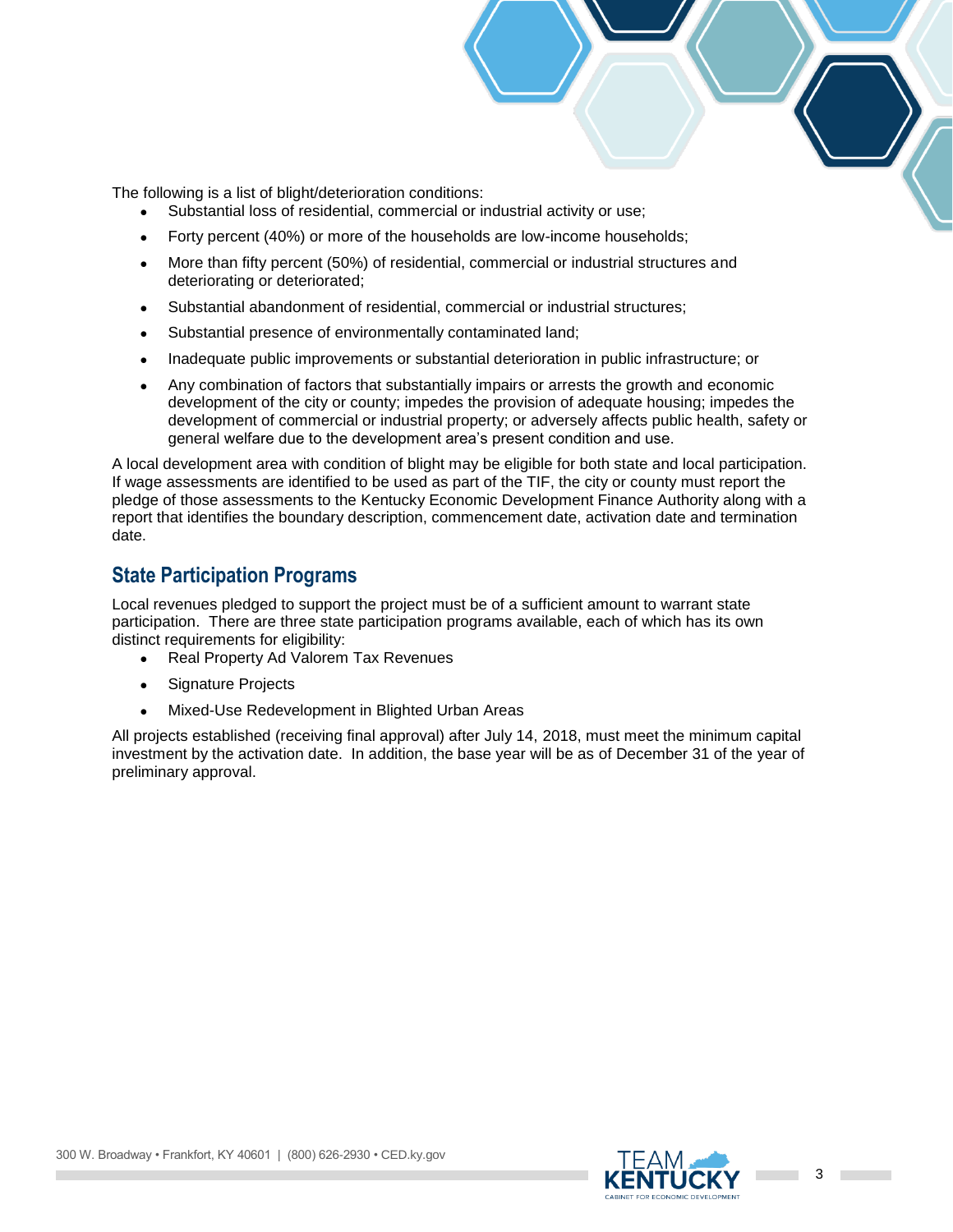## **State Participation Programs**

| <b>Program Name</b><br><b>Real Property Ad</b><br><b>Valorem Tax</b><br><b>Revenues</b><br>(KRS 154.30-040) | <b>Impact</b><br>Project must<br>represent new<br>economic activity in<br>the Commonwealth                                                                                                                                                                                                                                             | <b>Minimum</b><br><b>Capital</b><br><b>Investment</b><br>\$10 million | <b>Use of Space</b><br>Not more than 20% of the<br>capital investment or finished<br>square footage can be<br>devoted to retail | <b>Taxes Available for</b><br><b>Increment</b><br>Up to 100% of the state<br>real property incremental<br>tax revenue may be<br>pledged from the<br>footprint                                                                                                                                                                                                               | <b>Recovery Limits</b><br>May recover up to 100%<br>of approved public<br>infrastructure costs                                                                                                                                                                                                                                                                                                                                                                                                | <b>Maximum</b><br><b>Term</b><br>20 years |
|-------------------------------------------------------------------------------------------------------------|----------------------------------------------------------------------------------------------------------------------------------------------------------------------------------------------------------------------------------------------------------------------------------------------------------------------------------------|-----------------------------------------------------------------------|---------------------------------------------------------------------------------------------------------------------------------|-----------------------------------------------------------------------------------------------------------------------------------------------------------------------------------------------------------------------------------------------------------------------------------------------------------------------------------------------------------------------------|-----------------------------------------------------------------------------------------------------------------------------------------------------------------------------------------------------------------------------------------------------------------------------------------------------------------------------------------------------------------------------------------------------------------------------------------------------------------------------------------------|-------------------------------------------|
| <b>Signature Projects</b><br>(KRS 154.30-050)                                                               | Project must:<br>Be judged to be<br>of such<br>magnitude as to<br>warrant<br>extraordinary<br>public support<br><b>AND</b><br>Represent new<br>economic<br>activity in the<br>Commonwealth<br><b>AND</b><br>Result in a net<br>positive impact<br>to the<br>Commonwealth<br>as certified by<br>an independent<br>outside<br>consultant | \$200 million                                                         | Not more than 20% of the<br>capital investment or finished<br>square footage can be<br>devoted to retail                        | Types of state taxes that<br>may be pledged include:<br>Real property ad<br>$\bullet$<br>valorem tax<br>Individual income<br>$\bullet$<br>taxes/Withholding tax<br>Corporate income<br>$\bullet$<br>tax<br>Limited liability entity<br>$\bullet$<br>tax<br>Sales tax<br>$\bullet$<br>Up to 80% of incremental<br>state tax revenues may<br>be pledged from the<br>footprint | May recover up to 100%<br>of:<br>Approved public<br>$\bullet$<br>infrastructure costs<br>(less sales and use)<br>taxes paid)<br>Financing costs<br>$\bullet$<br>related to public<br>infrastructure costs<br>Signature project<br>$\bullet$<br>costs (less sales and<br>use taxes paid)<br>Qualifies for a sales tax<br>refund on the purchase of<br>construction materials that<br>do not qualify as an<br>approved pubic<br>infrastructure cost or an<br>approved signature project<br>cost | 30 years                                  |



**College**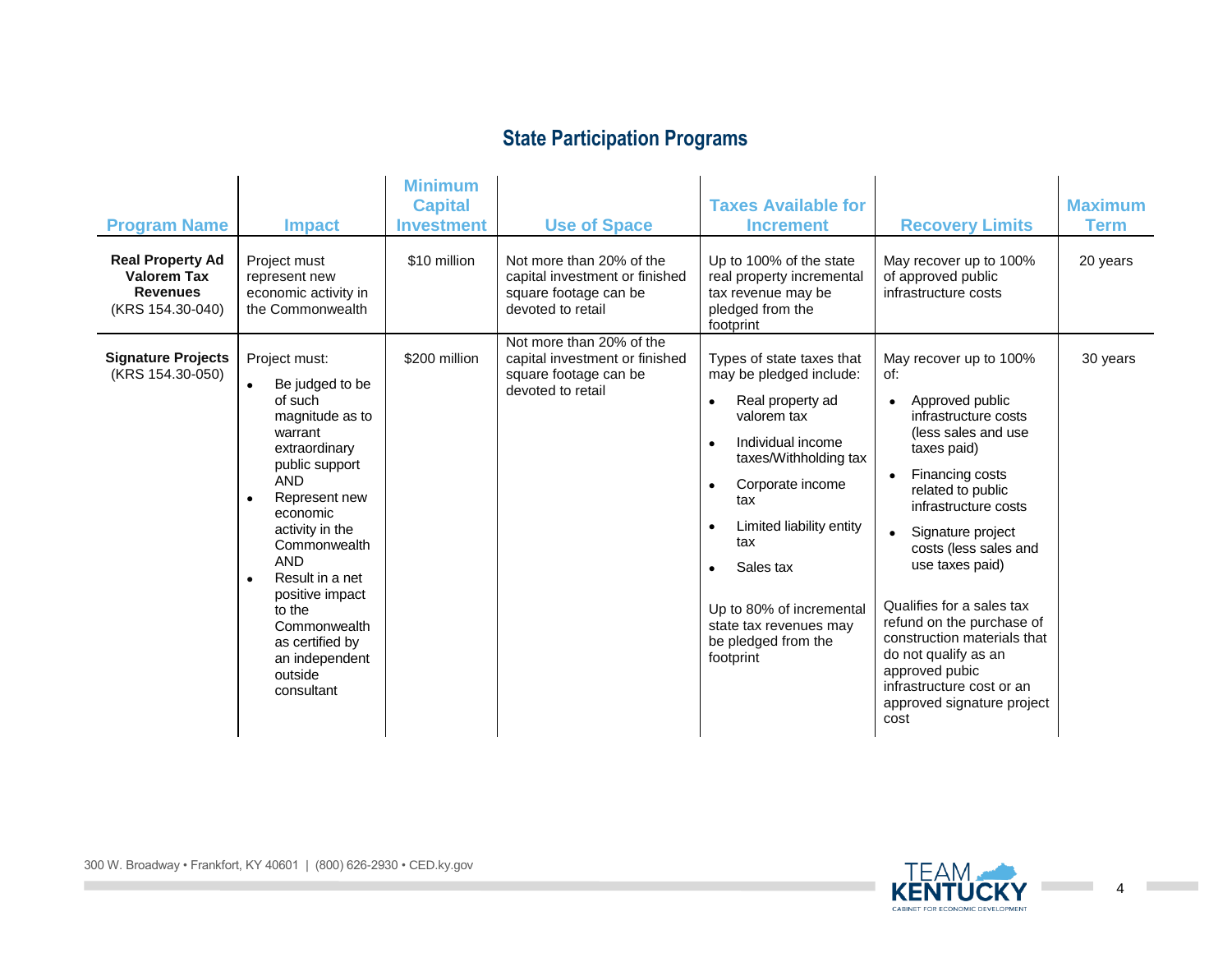## **State Participation Programs**

|                                                                                                |                                                                                                                                                                                                                                                                                                                                | <b>Minimum</b>                                       |                                                                                                                                                                                                                                                                                                                                                                                                                                                                                                                                                                                                                                                                                                                                                                                                                                                  |                                                                                                                                                                                                                                                                                                                                                                                              |                                                                                                                                               |                |
|------------------------------------------------------------------------------------------------|--------------------------------------------------------------------------------------------------------------------------------------------------------------------------------------------------------------------------------------------------------------------------------------------------------------------------------|------------------------------------------------------|--------------------------------------------------------------------------------------------------------------------------------------------------------------------------------------------------------------------------------------------------------------------------------------------------------------------------------------------------------------------------------------------------------------------------------------------------------------------------------------------------------------------------------------------------------------------------------------------------------------------------------------------------------------------------------------------------------------------------------------------------------------------------------------------------------------------------------------------------|----------------------------------------------------------------------------------------------------------------------------------------------------------------------------------------------------------------------------------------------------------------------------------------------------------------------------------------------------------------------------------------------|-----------------------------------------------------------------------------------------------------------------------------------------------|----------------|
| <b>Program</b>                                                                                 |                                                                                                                                                                                                                                                                                                                                | <b>Capital</b>                                       |                                                                                                                                                                                                                                                                                                                                                                                                                                                                                                                                                                                                                                                                                                                                                                                                                                                  | <b>Taxes Available</b>                                                                                                                                                                                                                                                                                                                                                                       |                                                                                                                                               | <b>Maximum</b> |
| <b>Name</b>                                                                                    | <b>Impact</b>                                                                                                                                                                                                                                                                                                                  | <b>Investment</b>                                    | <b>Use of Space</b>                                                                                                                                                                                                                                                                                                                                                                                                                                                                                                                                                                                                                                                                                                                                                                                                                              | for Increment                                                                                                                                                                                                                                                                                                                                                                                | <b>Recovery Limits</b>                                                                                                                        | <b>Term</b>    |
| <b>Mixed-Use</b><br>Redevelopment<br>in Blighted<br><b>Urban Areas</b><br>(KRS 154.30-<br>060) | Project must:<br>Represent new<br>$\bullet$<br>economic<br>activity in the<br>Commonwealth<br><b>AND</b><br>Result in a net<br>$\bullet$<br>positive impact<br>to the<br>Commonwealth<br>as certified by<br>an independent<br>outside<br>consultant AND<br>Include<br>$\bullet$<br>pedestrian<br>amenities and<br>public space | \$20 million (but<br>not to exceed<br>\$200 million) | Must include at least two of the<br>following "uses":<br>Retail<br>$\bullet$<br>Residential<br>$\bullet$<br>Office<br>$\bullet$<br>Restaurant<br>$\bullet$<br>Hospitality<br>$\bullet$<br>To qualify as a "use," the "use"<br>must comprise at least 20% of the<br>total finished square footage or<br>20% of total capital investment. Or<br>a project may qualify if all of the<br>following three requirements are<br>achieved:<br>Includes at least 3 "uses";<br>$\bullet$<br>One of the "uses" meets the<br>20% requirement; and<br>The other "uses," when<br>$\bullet$<br>combined, jointly meet the 20%<br>requirement.<br>The area cannot include any retail<br>establishment that exceeds 20,000<br>square feet of finished square<br>footage.<br>The area must meet three of the<br>seven blight/deterioration<br>conditions (see p.3) | Types of state taxes<br>that may be pledged<br>include:<br>Real property ad<br>$\bullet$<br>valorem tax<br>Individual income<br>$\bullet$<br>taxes/Withholding<br>tax<br>Corporate income<br>$\bullet$<br>tax<br><b>Limited liability</b><br>$\bullet$<br>entity tax<br>Sales tax<br>$\bullet$<br>Up to 80% of<br>incremental state tax<br>revenues may be<br>pledged from the<br>footprint. | May recover up to 100%<br>of approved public<br>infrastructure costs and<br>costs related to land<br>preparation, demolition<br>and clearance | 20 years       |

**COL**